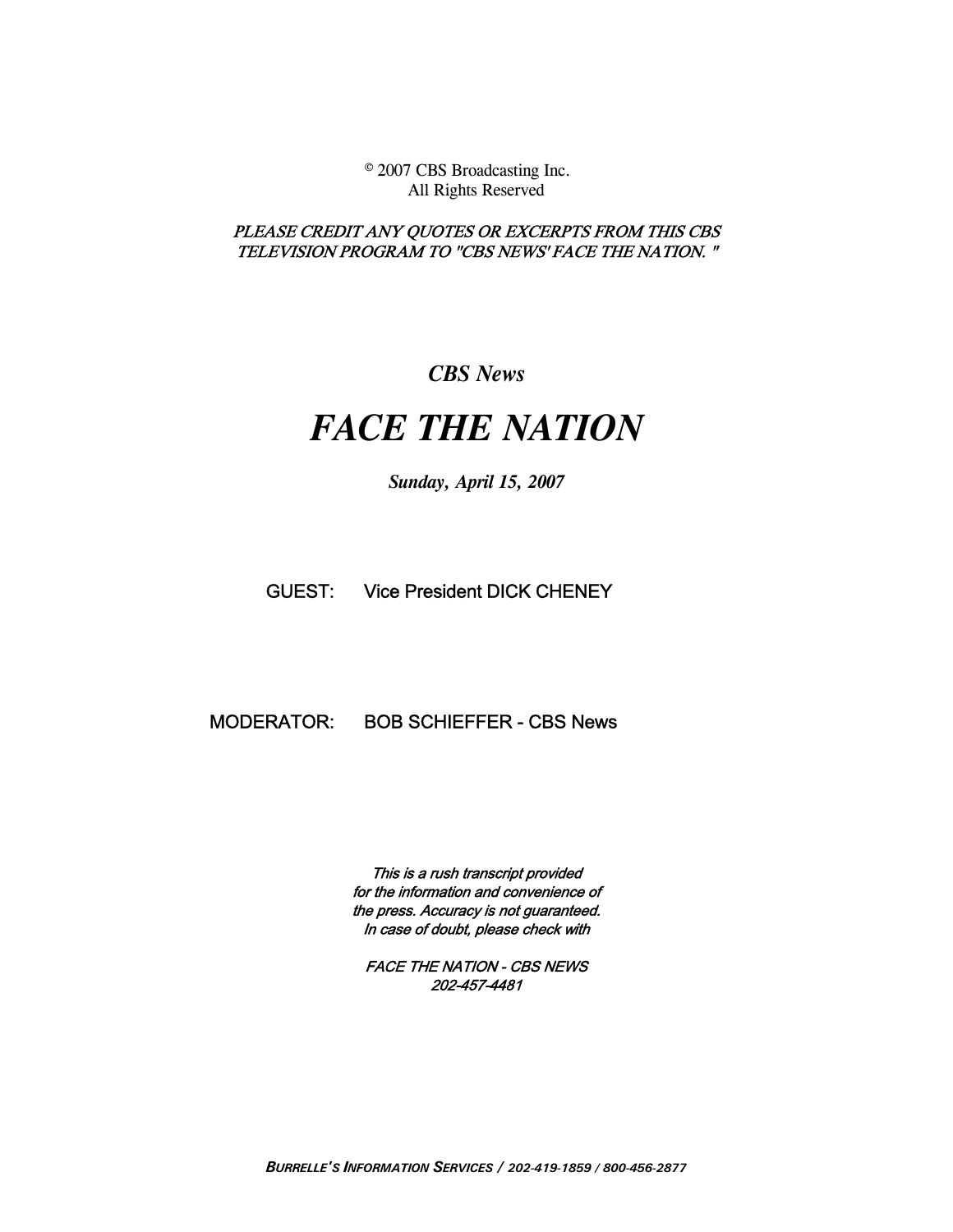### BOB SCHIEFFER, host:

Today on FACE THE NATION, an exclusive one-on-one interview with Vice President Dick Cheney. He's been called the most influential vice president in history. Others call him the most secretive ever. But with the administration under siege on so many fronts, is he ready to work with Democrats to find consensus on what to do about the war? Does he believe the war on terror has changed him personally? What are his feelings about Scooter Libby, his long-time aide who was convicted of perjury? We'll ask about all of that this morning, and then I'll have some thoughts of my own on the country at war. But first, Vice President Dick Cheney on FACE THE NATION.

Announcer: FACE THE NATION, with CBS News chief Washington correspondent Bob Schieffer. And now, from CBS News in Washington, Bob Schieffer.

SCHIEFFER: And good morning again. The president has invited congressional leaders to come to the White House on Wednesday to resolve the impasse over paying for the war in Iraq. The Democrats say no money unless the president agrees to a timetable to begin withdrawing American forces. The president says no timetable, period. But he wants to discuss it. Yet, when the vice president flew to Chicago on Friday, he seemed in no mood to compromise. On Air Force Two, he put the final touches on a speech that calls on Democrats to strip the withdrawal timetable from their proposal or face a presidential veto. And once in Chicago, he lit into the Democratic leaders in tough language seldom heard even during a heated political campaign.

Vice President DICK CHENEY: (From speech) The actions of the Democratic leadership have moved from the merely inconsistent to the irresponsible.

SCHIEFFER: In so many words, he went on to accuse them of putting the nation in danger.

Vice Pres. CHENEY: The Democrats' attempt to micromanage our commanders is an unwise and perilous endeavor.

SCHIEFFER: And the vice president joins us now in the studio.

Welcome, Mr. Vice President. I must say, hearing those comments from you, this does not sound like an administration that's in a mood to compromise here, which leads me to ask you, why is the president asking the congressional leaders to come to the White House? Does he want to talk to them--is he looking for a compromise or is he just going to call them there and dress them down?

Vice Pres. CHENEY: Well, I think we're trying to work out the procedures here, obviously, to get the bill passed, the urgent war supplemental. It's absolutely essential we have it. It's for the troops. Troops that are in the field or in combat every day. And the process has already run on far too long. We're already some 70 days since the president made this request. What needs to be worked out is that we need a decision, basically, from the Congress whether or not they're going to take the two bills that have now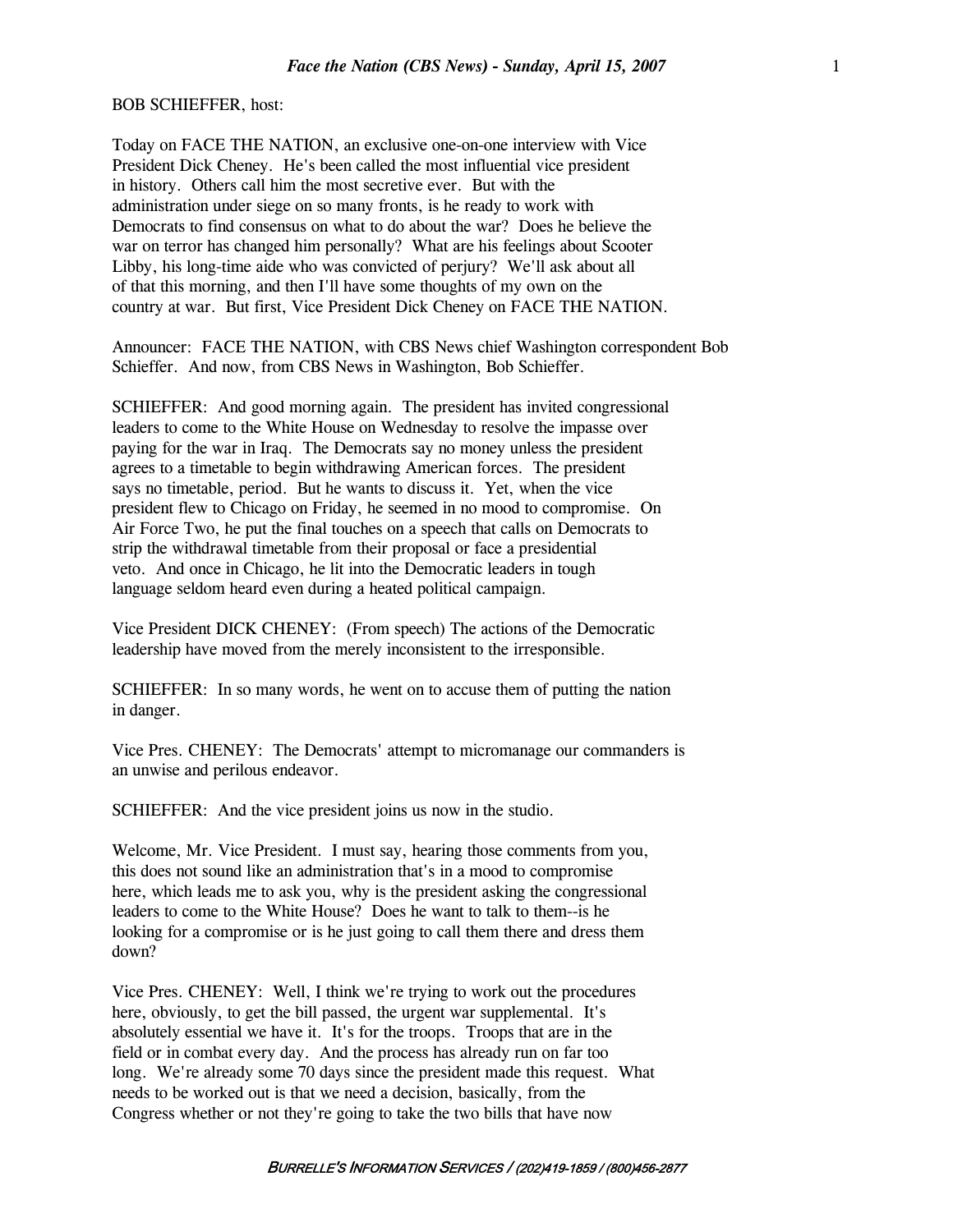passed the House and Senate and send--clean them up and send them down to the president in the fashion that he would find acceptable, with no limitations on the forces in Iraq and without all the pork that's in it. Then he'll get a bill he can sign, and we can get on with our business.

On the other hand, if they're going to insist on those bills containing those provisions that were in the--both the House and Senate bill, he'll veto it. And it's important, I think, to have that heart-to-heart, everybody understands where everybody is. Now, some of the leadership on the other side has suggested they won't pass any bill at all, or Harry Reid now has said he's adamantly opposed to any funding for the troops. On the other hand, Carl Levin, who's chairman of the Armed Services Committee, has indicated that they definitely do want to pass funding for the troops even if they don't have the votes to override the president's veto on the--on the limitation provisions and on the pork that's in the bill.

SCHIEFFER: I think what struck me, though, about your speech, was, I mean, you started out by calling these congressional leaders irresponsible, and I wonder how does that stay--set the stage for productive talks?

Vice Pres. CHENEY: Well, I think it's important they know where we stand. And the fact of the matter is I do believe that the positions that the Democratic leaders have taken and--to a large extent now are irresponsible. I mean, Harry Reid last fall said--this is after the November elections--that he would not support an effort to cut off funding for the troops. Then he changed that position to one in which he would support an effort to cut off funding for the troops, place limitations on--on the funding, and now he's to the point where he's saying he's going to support legislation that cuts the whole funding for the troops. He's done a complete 180 from where he was in five months. I think that is irresponsible. I think you cannot make the basic fundamental decisions that have to be made with respect to the nation's security, given everything that's at stake in the war on terror, and what we're doing in Iraq, and with the 140,000 American troops in the field in Iraq and with the 140,000 American troops in the field in Iraq in combat every day, and call that kind of--of rapid changes in position anything other than irresponsible.

SCHIEFFER: Well, serious people can have disagreements over serious things.

Vice Pres. CHENEY: Right.

SCHIEFFER: And this is certainly a serious thing. Are you saying it's irresponsible to disagree with this administration on how to prosecute this war?

Vice Pres. CHENEY: No. But I--I--I--there are members out there who didn't support the war in the first place and have been consistent over time, and--and that's certainly their prerogative if they want to do that. I would say, for example, that--there's a problem of consistency, if you will, if, on the one hand, you vote unanimously to confirm Dave Petraeus as the new commanding general in Iraq and then try to pass resolutions that deny him the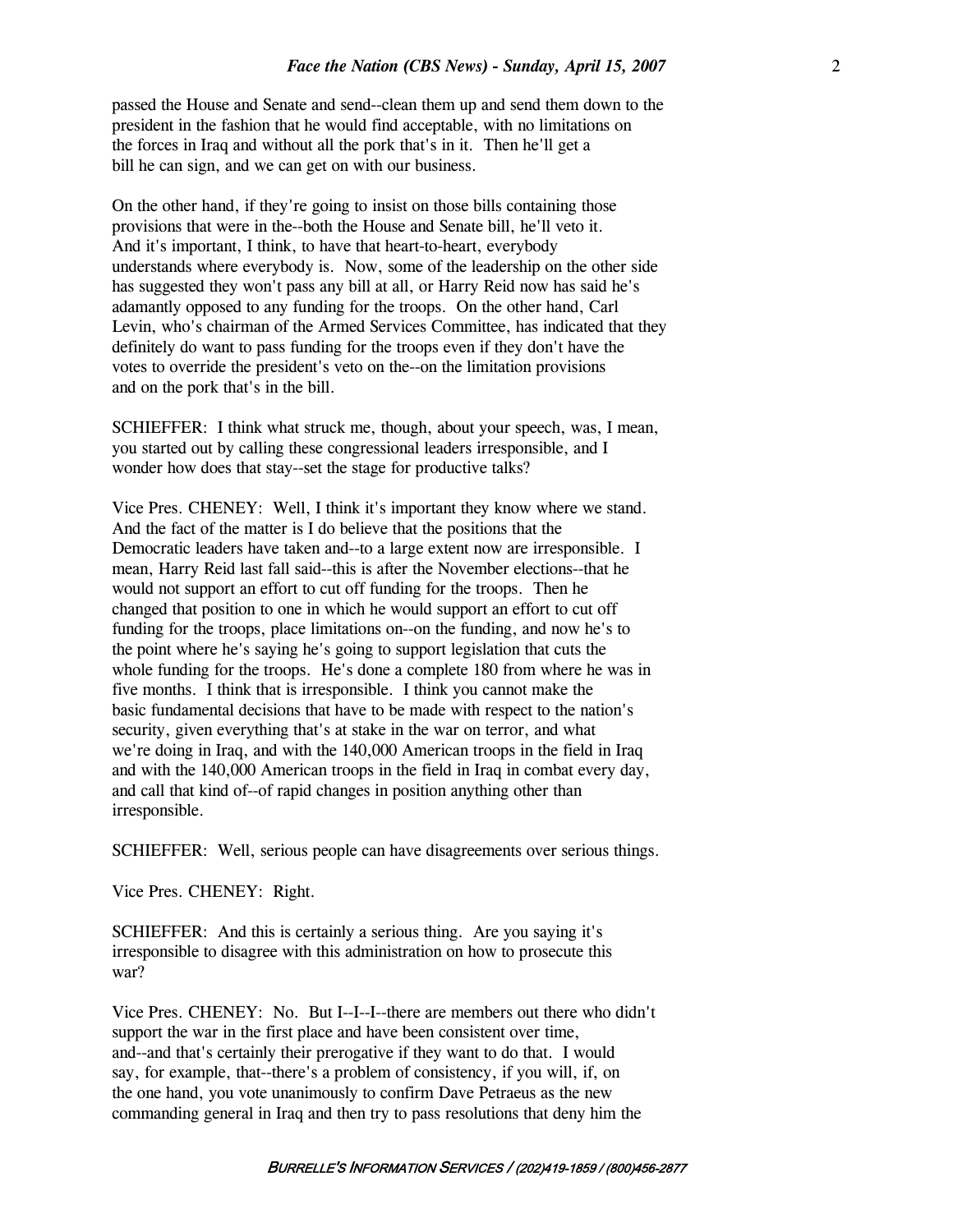resources he said, during the course of his confirmation hearings, he had to have in order to accomplish his mission. That's the proposition that we've seen now develop in the Senate, where they did, in fact, vote unanimously--not one single negative vote on--on confirming him for that post--but then sending him out to take on this major assignment, turn right around and--and try to adopt legislation that, in effect, would tie his hands.

SCHIEFFER: How can long can this standoff go on before the combat units start to run out of money?

Vice Pres. CHENEY: Well, the way it--it'll work, the Defense Department has some flexibility in terms of reprogramming and so forth, but it begins to bite fairly early on. I mean, the concerns that've been expressed by the chairman of the Joint Chiefs and by Pete Schoomaker, who's the retiring chief of staff of the Army, that if we don't get the money flowing here shortly--say, by the end of this month--it'll begin to have an impact. What happens is, you'd have to pull money out of other accounts in order to fund the forces in combat. But it affects everything from training and readiness here at home of the units before they deploy, it affects our work of our depots that are heavily involved in refurbishing equipment that's been heavily used and needs to be refurbished before it can be used again. It begins to have a significant impact in a relatively short period of time on--on the forces. And again, remember, you know, we asked for this over two months ago. It is an urgent supplemental; it needs to be passed right away. Instead, it's become a vehicle, if you will, for the other party to try to load a bunch of provisions on it that we think are unwise.

SCHIEFFER: If the president has to choose between funding the war and a timetable for withdrawal, what happens? What does he do?

Vice Pres. CHENEY: Well, the president has the...

SCHIEFFER: I mean, obviously I know he's going to veto it the first time around...

Vice Pres. CHENEY: He is, indeed.

SCHIEFFER: ...but what happens after that?

Vice Pres. CHENEY: I think the Congress will pass clean legislation. I think there are enough Democrats on the other side of the aisle who--who, they may support the provisions that were written in in the House and the Senate, but if they don't have the votes to override the president's veto, that they will not leave the troops in the field without the resources they need to be able to carry out their mission.

SCHIEFFER: Well, what if they don't do that?

Vice Pres. CHENEY: Well, I'm--I'm willing to bet the other way, that, in fact, they will. I don't think there--there may be some people who are so irresponsible that they wouldn't support that, but I think the fact of the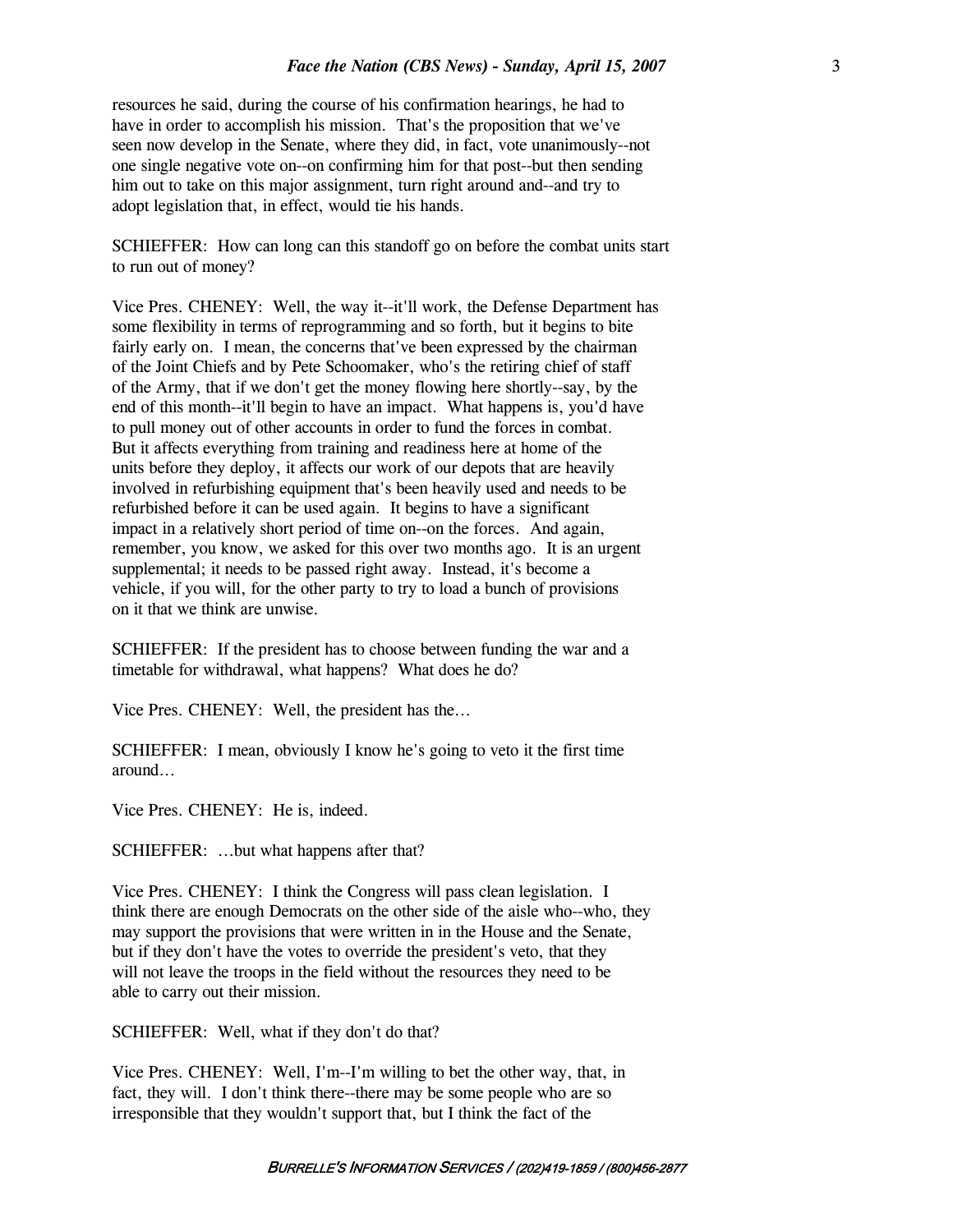matter is that the majority of Democrats on the other side of the aisle, once they've gone through the exercise and--and it's clear the president will veto the provisions that they want in, that they don't have the votes to override, that they will, in fact, give us the bill. It's absolutely essential. I don't think that a majority of the Democrats in the Congress want to leave America's fighting forces in harm's way without the resources they need to defend themselves.

SCHIEFFER: But a majority of Americans do want a timetable for withdrawal.

Vice Pres. CHENEY: Well, you can also get a majority who, I think, would prefer to have us win, and the--there's a fundamental debate going on here in terms of whether or not our objective in--in Iraq is to, quote, withdraw, or whether our objective in Iraq is to complete the mission. And I think a majority of Americans would prefer the latter, if we can get it done. Now, it's tough. It's no question but what it's a very difficult assignment, but we've got a new commander in the field, we've got a good strategy in place, and I think we will see positive results.

SCHIEFFER: Mr. Vice President, we also have a terrible situation going on right now. And--and that's what I want to ask you about. How do you explain what's happening now? I mean, all last week, tens of thousands of Iraqis out in the streets chanting, `Americans go home,' a bomb goes off in the parliament. Then this weekend more Iraqis die, two big bombs go off on Saturday. You know, you said first that we didn't need a lot of American troops there, then--then you say we're going to put more in and that's going to change the situation. It doesn't seem to be getting better to me.

Vice Pres. CHENEY: Well, I think we are making progress. But the ultimate source of that, of course, is, in terms of that judgment, will be our commanders on the scene and Dave Petraeus. I don't want to underestimate the difficulty of the task, Bob, but just because it's hard doesn't mean we shouldn't do it. And, of course, the--the enemy will do everything they can during this period of time to try to halt progress on that...

SCHIEFFER: Well...

Vice Pres. CHENEY: ...so they send in a suicide bomber into the cafeteria in the parliament.

SCHIEFFER: Well, the bomb in the--in the parliament, who did that? Is that--is this part of the civil war? Is this part of the terrorists? Is it a combination of both? Do we even know what has caused this or who's caused this?

Vice Pres. CHENEY: We don't know. My expectation is--excuse me--that we'll probably find out. These kinds of attacks, in the past, have been attributed to al-Qaeda in Iraq. They're the ones, for example, who some years ago destroyed the--the UN facility in Baghdad. They're the ones who bombed the mosque at Samarra. These--these strategic--strategic strikes that are aimed at trying to foment strife, so I would expect we will find out who did it in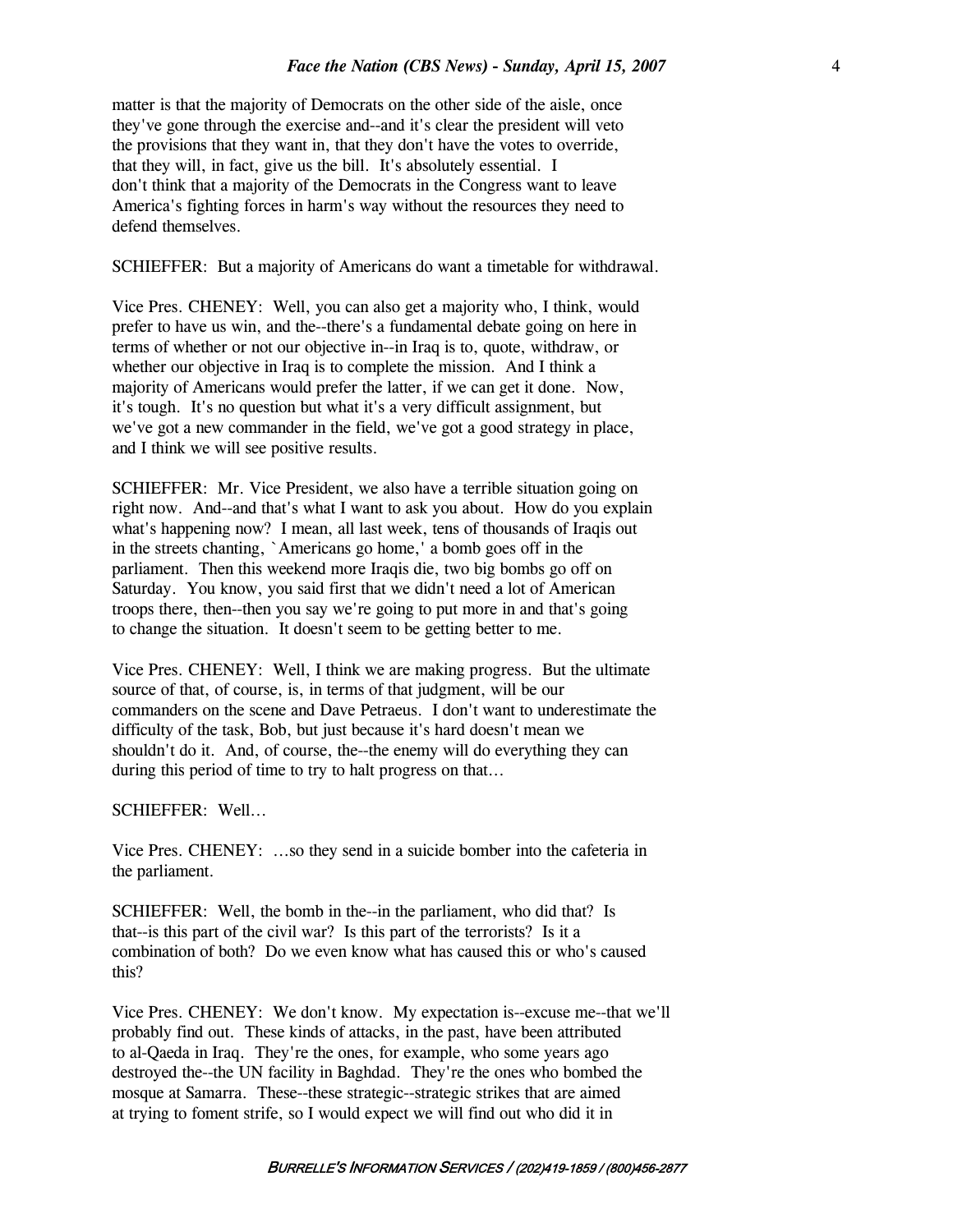this case. Unfortunately, one member of parliament was killed, obviously. But just because it's difficult or complicated doesn't mean the United States should withdraw or that we should give up the task. Of course, it's hard. This is a very difficult assignment, but it's absolutely essential that we get it right. There's an awful lot riding on it, not only in Iraq, but in terms of the efforts we're making in that part of the world to deal with this global war on terror. It is a global conflict. This week we had attacks in Casablanca and Algiers, in Algiers by a group, an announced affiliate of al-Qaeda. We've seen attacks from New York and Washington all the way around to Jakarta and Bali and Indonesia. And we've got millions of people in that part of the world who've signed on to--to fight the good fight. People like President Musharraf in Pakistan and Karzai in Afghanistan and hundreds of thousands who've signed on with the security services. Millions who voted all based on the proposition that the Unites States is going to lead the way in--in conducting this fight against this evil ideology. And if we now decide Iraq's too tough and we're going to bail out, what happens to all of those folks who've signed on out there? Are they going to have any confidence at all that the United States is going to stay and complete the mission?

SCHIEFFER: Let me ask you, because it leads me to this question, Mr. Vice President, you have throughout this war been optimistic about how things were going. Two years ago you told Larry King, "I think they're in the last throes, if you will, of the insurgency." What did you base that on at that time? Because there were many people had a totally different view of what was happening and--and it, you know, it brings us down to where we are now. And, I mean, why should people believe you now when so many times, in the past, the statements from this administration have proved to be incorrect?

Vice Pres. CHENEY: Well, partly we have to respond to questions from the press, and we do the best we can with what we know at the time. My statement at the time that you referenced was geared specifically to the fact that we'd just had an election in Iraq where some 12 million people defied the car bombers and the assassins and for the first time participated in a free election. And we had three elections in 2005 in Iraq. We set up a provisional government, then we had a ratification of a brand new constitution, and then an election under that constitution of the new government, the new government that's in place now. I still think, in the broad sweep of history, those will have been major turning points in the war in Iraq. I do believe we can win in Iraq. I think it is a worthy cause. I think it's absolutely essential that we prevail, and I think the United States of America, at the beginning of the 21st century, is perfectly capable of winning this fight against these people and setting up and establishing in Iraq a democratic government that can defend itself. That's basically our mission. We need to be able to do it there. And there might have been a time in our history when we could retreat behind our oceans and not worry about what was happening in the Middle East--in Iraq or Afghanistan or Yemen or someplace else. But remember what happened in Afghanistan. In Afghanistan, we were involved in the 1980s, supported the mujahadeen against the Soviets, the Soviets withdrew in '89, everybody walked away from Afghanistan. In short order they had a civil war, the Taliban came to power, it became a safe haven for al-Qaeda. Osama bin Laden moved in. They set up training camps and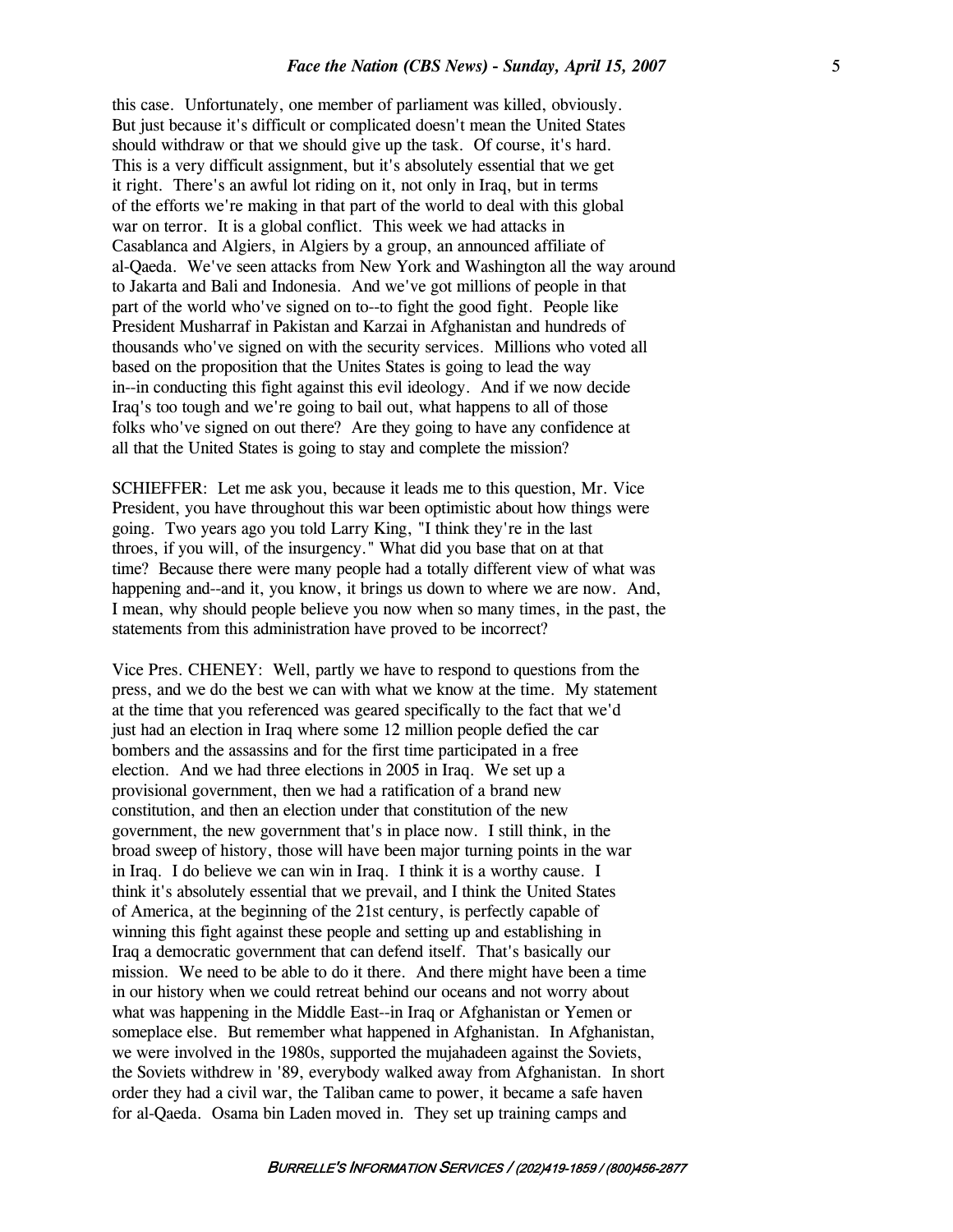trained 20,000 terrorists in the late '90s, some of whom came here and killed 3,000 Americans on 9/11. But what happens over there is absolutely vital from the standpoint of US security, and we no longer have the luxury of turning our back on that part of the world and of ignoring what happened. We have to prevail in Iraq, and we can.

SCHIEFFER: Let's take a break here. We'll come back and talk about this and some other things in a minute, after this break.

(Announcements)

SCHIEFFER: We're back now with Vice President Cheney.

Mr. Vice President, we were talking about credibility. The attorney general is going to Capital Hill this week to testify before the Judiciary Committee. There are questions about whether he has been truthful about what's been going on in his Justice Department. Again, it comes back to this question of credibility. We--we have the attorney general. We have optimistic statements about the war in Iraq. Your own top aide, Scooter Libby, was convicted of perjury. Does this administration have a credibility problem?

Vice Pres. CHENEY: Well, I don't think so, Bob. I think, obviously, we've got issues we need to work through. The attorney general will be doing that this week with respect to the US attorney question and the Justice Department. But you do the best you can with what you've got, obviously, and I think that on--on reflection, that, indeed, the record of the president and his administration will stand up well to scrutiny.

SCHIEFFER: But let me just get to the attorney general here. A new story this weekend, new e-mails show the department was selecting candidates to replace US attorneys--which of course is certainly the president's right, these are political appointees--a year before they were--these people in office were dismissed. now, before that they had said just the opposite. They had said these US attorneys were being replaced for performance reasons. That seems to be a direct contradiction. And--and it's--can the attorney general continue to serve and be effective when there are questions about he can't seem to get his story straight about what's going on in his own department?

Vice Pres. CHENEY: Well, Al's going to have the opportunity, I think Wednesday, sometime this week, as you mentioned, to go before the Congress and testify to all these matters. He's a good man. I have every confidence in him. The president has every confidence in him. But he'll--he'll have an opportunity to go address these particular issues.

SCHIEFFER: It sounds like you're leaving it to him to fix this problem.

Vice Pres. CHENEY: Well, as vice president, I don't know anything about the particular problem you're talking about. I mean, it took place inside the Justice Department. The one who needs to answer to that and lay out on the record the specifics of what transpired is the attorney general, and he'll do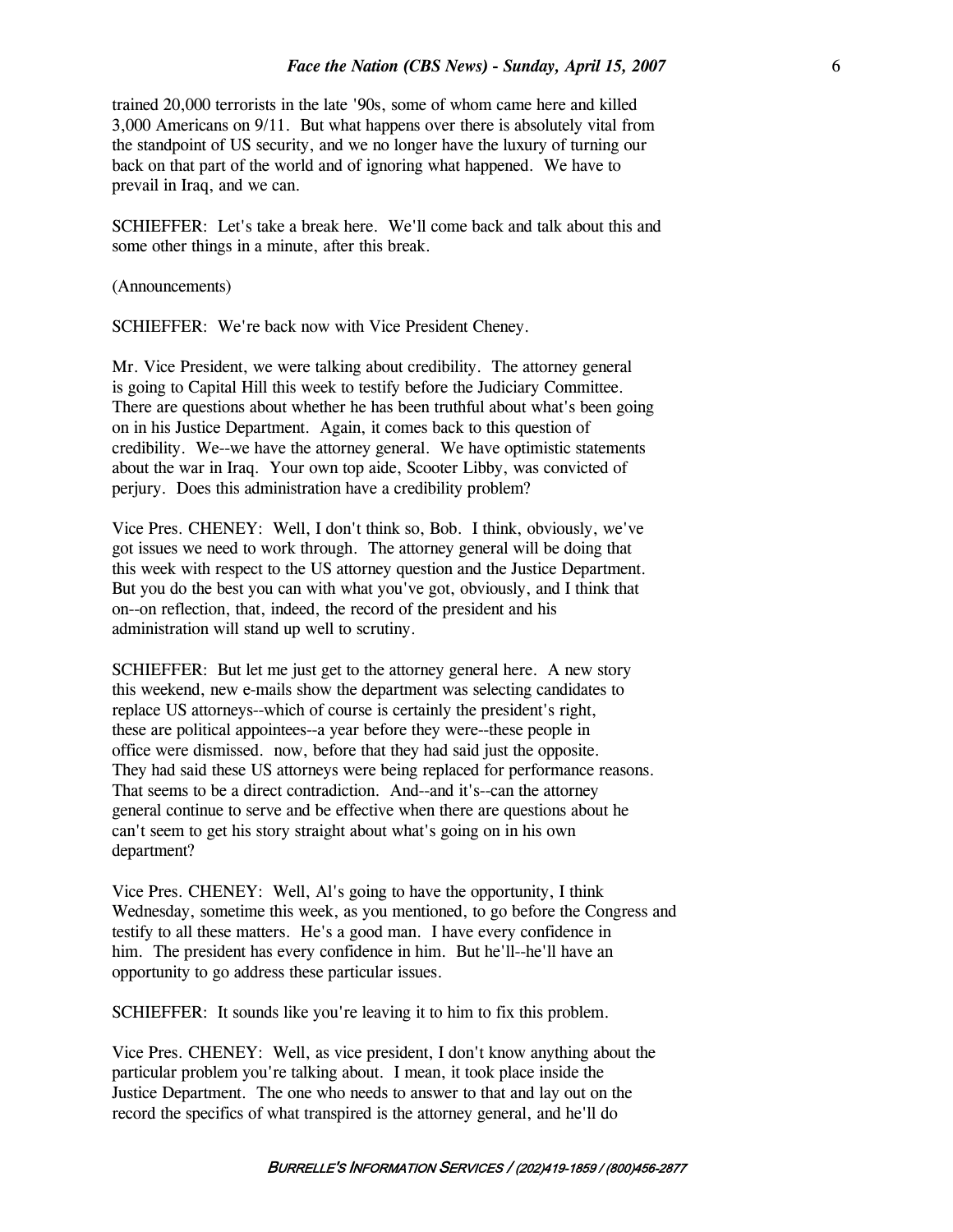so.

SCHIEFFER: I want to also ask you about Scooter Libby. He was your close friend; I assume is still your close friend.

Vice Pres. CHENEY: Yes.

SCHIEFFER: After he was found guilty of perjury in connection with the outing of the CIA agent Valerie Plame, you expressed disappointment in the verdict. You said you had no comment and would have no comment. But the prosecutor said the case left a cloud over the vice presidency. I'd just like to ask you first, have you talked to Scooter Libby since the trial?

Vice Pres. CHENEY: I have not.

SCHIEFFER: You have not?

Vice Pres. CHENEY: No.

SCHIEFFER: Why not?

Vice Pres. CHENEY: Well, there hasn't been occasion to do so. But I have enormous regard for the man. I believe deeply in Scooter Libby. He's one of the most dedicated public servants I've ever worked with, and I think this is a great tragedy. But I'm also constrained not to discuss it. It's still pending in the courts. The matter will be appealed, and, as I said the other day when the verdict was handed down, I'm not going to comment on it.

SCHIEFFER: Well, I mean, but as your friend, wouldn't you even call and express your regrets? I mean, I am surprised to hear you say that.

Vice Pres. CHENEY: I just--I haven't had occasion to do that.

SCHIEFFER: Do you, in any way, feel responsible for what happened to him?

Vice Pres. CHENEY: Bob, I'm simply not going to get into the case, and I think it would be inappropriate for me to do so.

SCHIEFFER: I ask you that because, as you well know, Senator Schumer said that he was the fall guy for you.

Vice Pres. CHENEY: Bob, the answer's the same. You can ask, but you'll get the same answer.

SCHIEFFER: Some of the people--you and I, of course, have known each other since the Ford administration...

Vice Pres. CHENEY: That we have.

SCHIEFFER: ...when you were President Ford's chief of staff. Shortly before he died, Bob Woodward revealed that President Ford had said you had become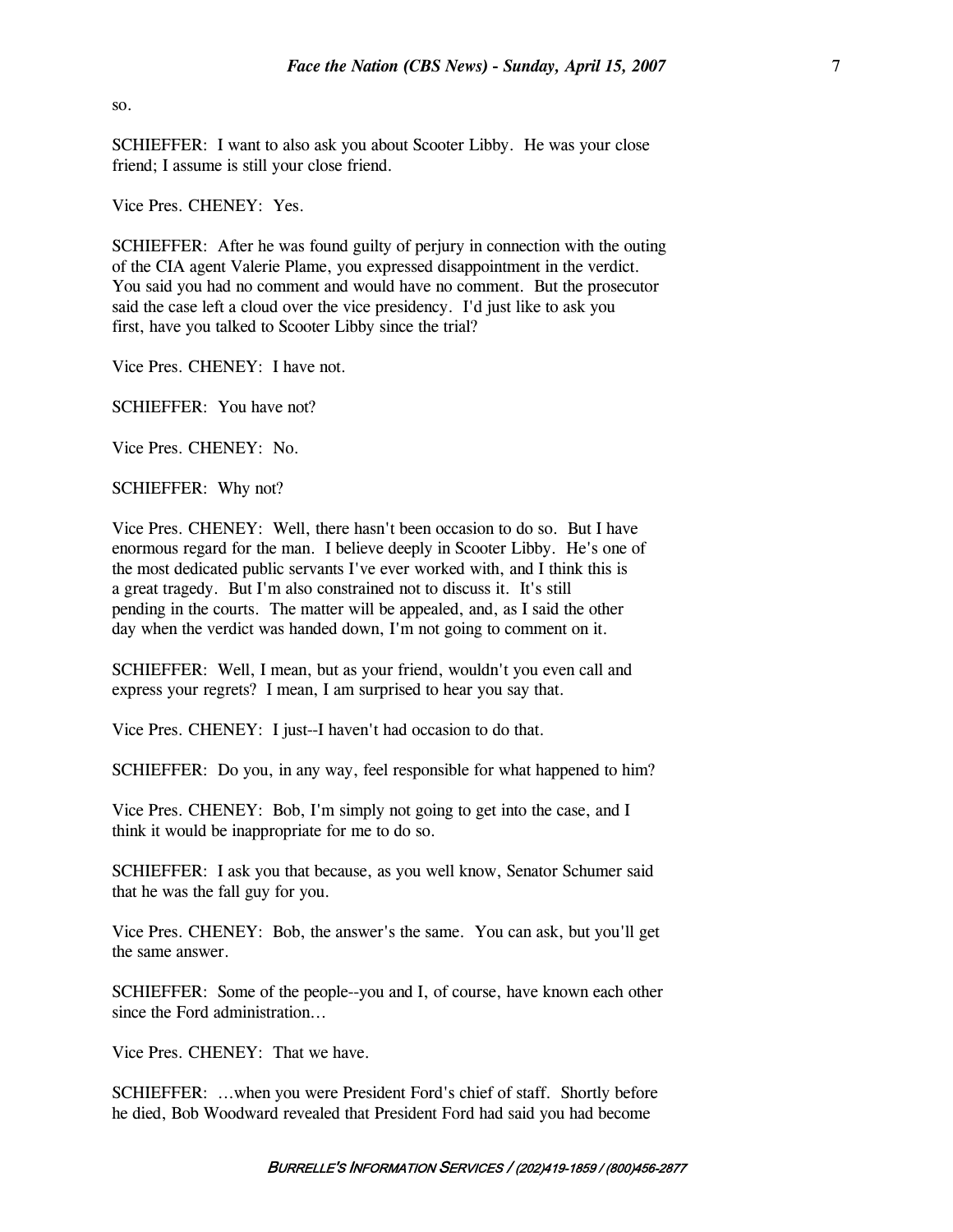more pugnacious...

Vice Pres. CHENEY: Mm-hmm.

SCHIEFFER: ...and had developed a fever about what he called the threat of terrorism. He suggested you had sort of changed. Do you feel, Mr. Vice President, that you have changed since those days?

Vice Pres. CHENEY: Well, I don't know that I've changed. I'm certainly older than I was when we worked together in the White House or you covered us in the White House 30 years ago. No, I think the thing that--that some people mistake for or--or categorize as `Cheney's changed' sort of analysis, is 9/11. And 9/11 did have, I think, a remarkable impact on the threat to the United States, on what we're required to deal with as an administration. I deal with it every day. I look at the intelligence reports every day. Just before I came down here, went through an intelligence briefing this morning. The fact is that the threat to the United States now of a 9/11 occurring with a group of terrorists armed, not with airline tickets and box cutters, but with a nuclear weapon in the middle of one of our own cities is the greatest threat we face. It's a very real threat. It's something that we have to worry about and defeat every single day. We've worked hard now for going on six years to do exactly that. We've been successful of defending against further attacks. But it's not easy. It's not dumb luck. It doesn't just happen because we've got a lot of good people who've spent a lot of time, devote their entire professional lives, if you will, to this mission. Now, when you deal with that every day, you can't help but--but be very serious about the enterprise that we're involved in. And right now it's my job to be one of those people that worries about that.

SCHIEFFER: Senator Reid, who you mentioned earlier, the Democratic leader, said that he thought that President Bush had become more isolated over Iraq than Richard Nixon was during Watergate. You were around during those days.

Vice Pres. CHENEY: I was.

SCHIEFFER: Do you think that's true?

Vice Pres. CHENEY: I do not. I think that's a ridiculous notion.

SCHIEFFER: It's a ridiculous notion?

Vice Pres. CHENEY: Yes.

SCHIEFFER: Do you feel you have become more isolated?

Vice Pres. CHENEY: I don't think so. I spend as much time as I can, get out and--and do other things, be it home in Wyoming or, yesterday, I managed to go shopping with my daughter for birthday presents for granddaughters. But I, you know, I obviously spend most of my time on the job.

SCHIEFFER: Mr. Vice President, how's your health?